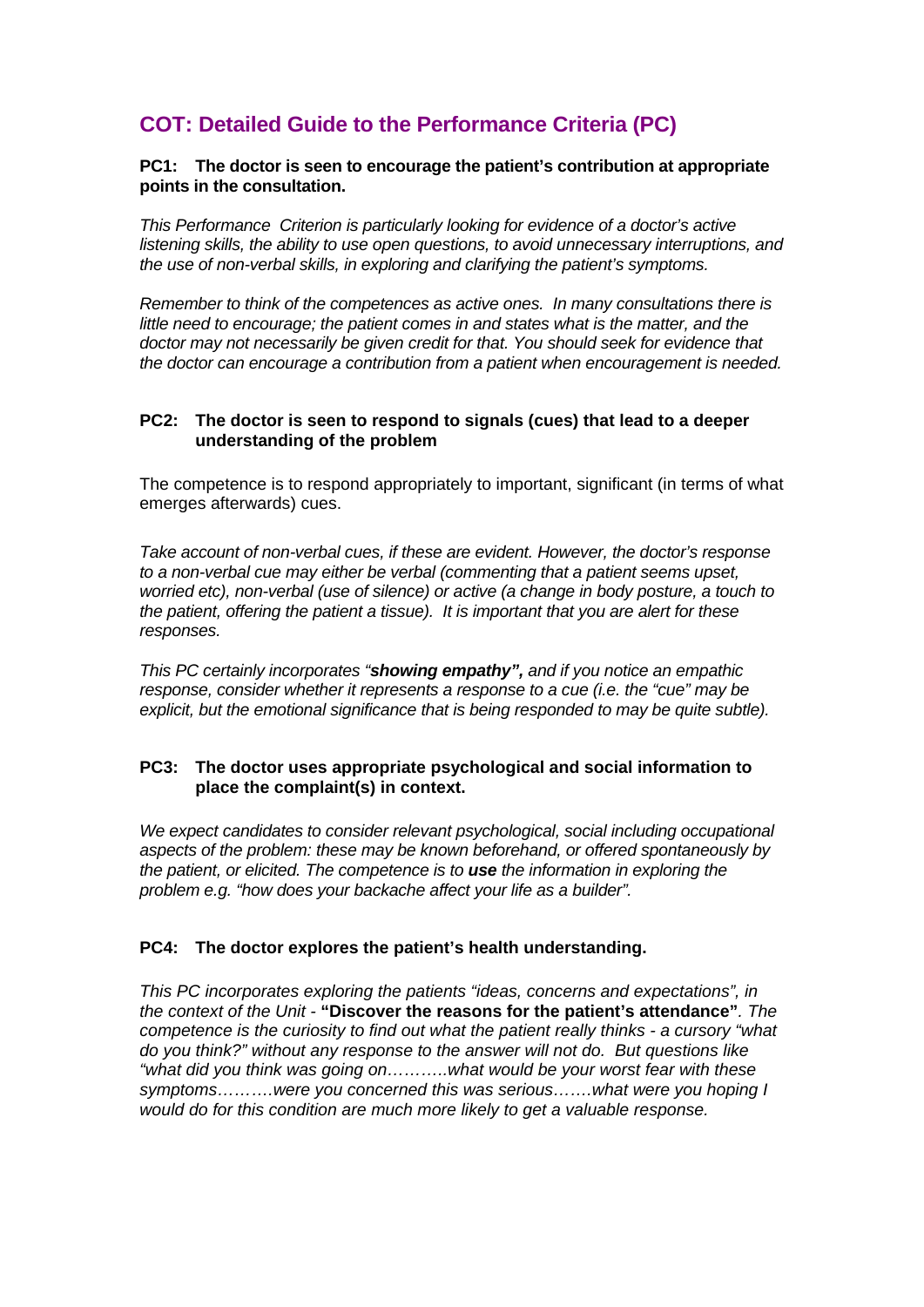#### **PC5: The doctor obtains sufficient information to include or exclude likely relevant significant conditions.**

*Registrars demonstrate this competence by asking questions around relevant hypotheses. It is important to remember the context of general practice, and especially that registrars are not (usually) specialist-generalists in any field.* 

*This is the medical safety PC, which addresses the focused enquiry that commonly occurs during the consultation, not necessarily at a particular stage: it may happen during an examination, or later, during the explanation, or even as an afterthought.* 

This is an occasion when closed questions may be the most efficient method of obtaining the information, for example to determine whether or not a patient with headaches might have a serious illness such as raised intracranial pressure. It does not mean that the doctor has to go into every conceivable detail or chase rare diagnoses. Remember that it is part of the element *obtain sufficient information about symptoms and details of medical history* which in turn is part of *defining the clinical problem(s)*. It is about taking a history in the degree of detail which is compatible with safety but which takes account of the epidemiological realities of general practice.

#### **PC6: The physical/mental examination chosen is likely to confirm or disprove hypotheses that could reasonably have been formed, OR is designed to address a patient's concern.**

*The competence will usually be the choice of examination, not the way it is done (because the video may not be the best place for that to be assessed- however it may generate discussion in this area). A mental state examination would be appropriate in a number of cases. Intimate examination should not be recorded!* 

# **PC7: The doctor appears to make a clinically appropriate working diagnosis**

*Whilst this is included in the consultation summary form there should be evidence on*  the video of a clinically appropriate diagnosis or hypothesis having been made.

# **PC8: The doctor explains the problem or diagnosis in appropriate language.**

*There must be evidence of an explanation of the patient's problem. The element states that the findings should be shared with the patient. As educational supervisors we need to judge the quality of the explanation. A short explanation may be enough but it must be relevant, understandable and appropriate. It is essential for an adequate explanation.* 

Excellent registrars will incorporate some or all of the patients' health beliefs *- in other words, one that responds to the health beliefs considered in PC4. It is unlikely that this PC could be demonstrated in the absence of PC4. However, on occasion, the patient will volunteer their health belief without prompting.* 

*Essentially it requires a reference back to patient-held ideas during the explanation of the problem/diagnosis.*